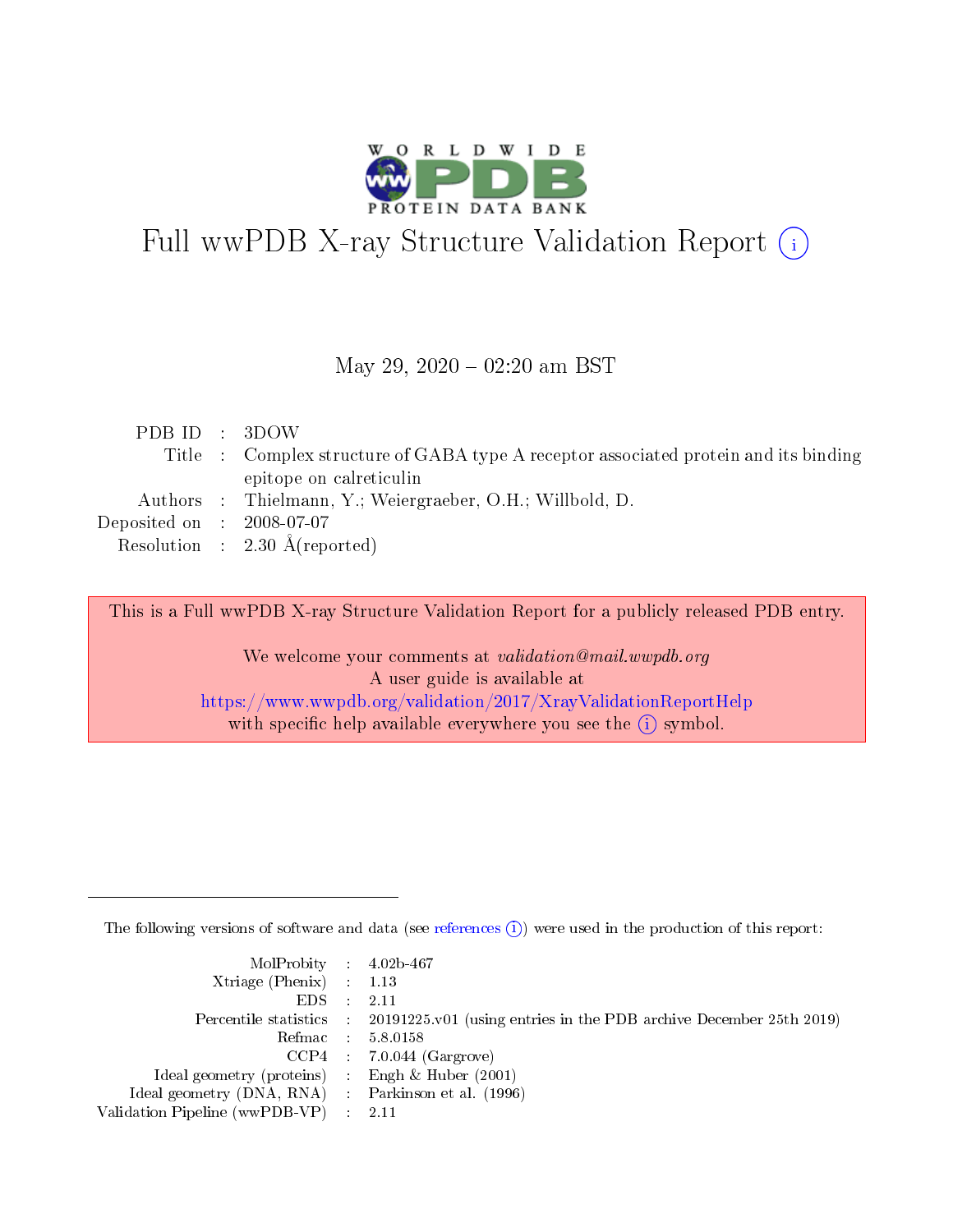# 1 [O](https://www.wwpdb.org/validation/2017/XrayValidationReportHelp#overall_quality)verall quality at a glance  $(i)$

The following experimental techniques were used to determine the structure: X-RAY DIFFRACTION

The reported resolution of this entry is 2.30 Å.

Percentile scores (ranging between 0-100) for global validation metrics of the entry are shown in the following graphic. The table shows the number of entries on which the scores are based.



| Metric                | Whole archive<br>$(\#\text{Entries})$ | Similar resolution<br>$(\#\text{Entries},\,\text{resolution}\,\,\text{range}(\textup{\AA}))$ |  |  |
|-----------------------|---------------------------------------|----------------------------------------------------------------------------------------------|--|--|
| $R_{free}$            | 130704                                | $5042$ $(2.30-2.30)$                                                                         |  |  |
| Clashscore            | 141614                                | $5643(2.30-2.30)$                                                                            |  |  |
| Ramachandran outliers | 138981                                | $5575(2.30-2.30)$                                                                            |  |  |
| Sidechain outliers    | 138945                                | $5575(2.30-2.30)$                                                                            |  |  |
| RSRZ outliers         | 127900                                | $4938(2.30-2.30)$                                                                            |  |  |

The table below summarises the geometric issues observed across the polymeric chains and their fit to the electron density. The red, orange, yellow and green segments on the lower bar indicate the fraction of residues that contain outliers for  $>=3, 2, 1$  and 0 types of geometric quality criteria respectively. A grey segment represents the fraction of residues that are not modelled. The numeric value for each fraction is indicated below the corresponding segment, with a dot representing fractions  $\epsilon=5\%$  The upper red bar (where present) indicates the fraction of residues that have poor fit to the electron density. The numeric value is given above the bar.

| Mol | $Chain \  Length$ | Quality of chain |     |     |  |  |
|-----|-------------------|------------------|-----|-----|--|--|
|     | 119               | 3%<br>72%        |     | 26% |  |  |
|     |                   | 8%<br>50%        | 17% | 33% |  |  |

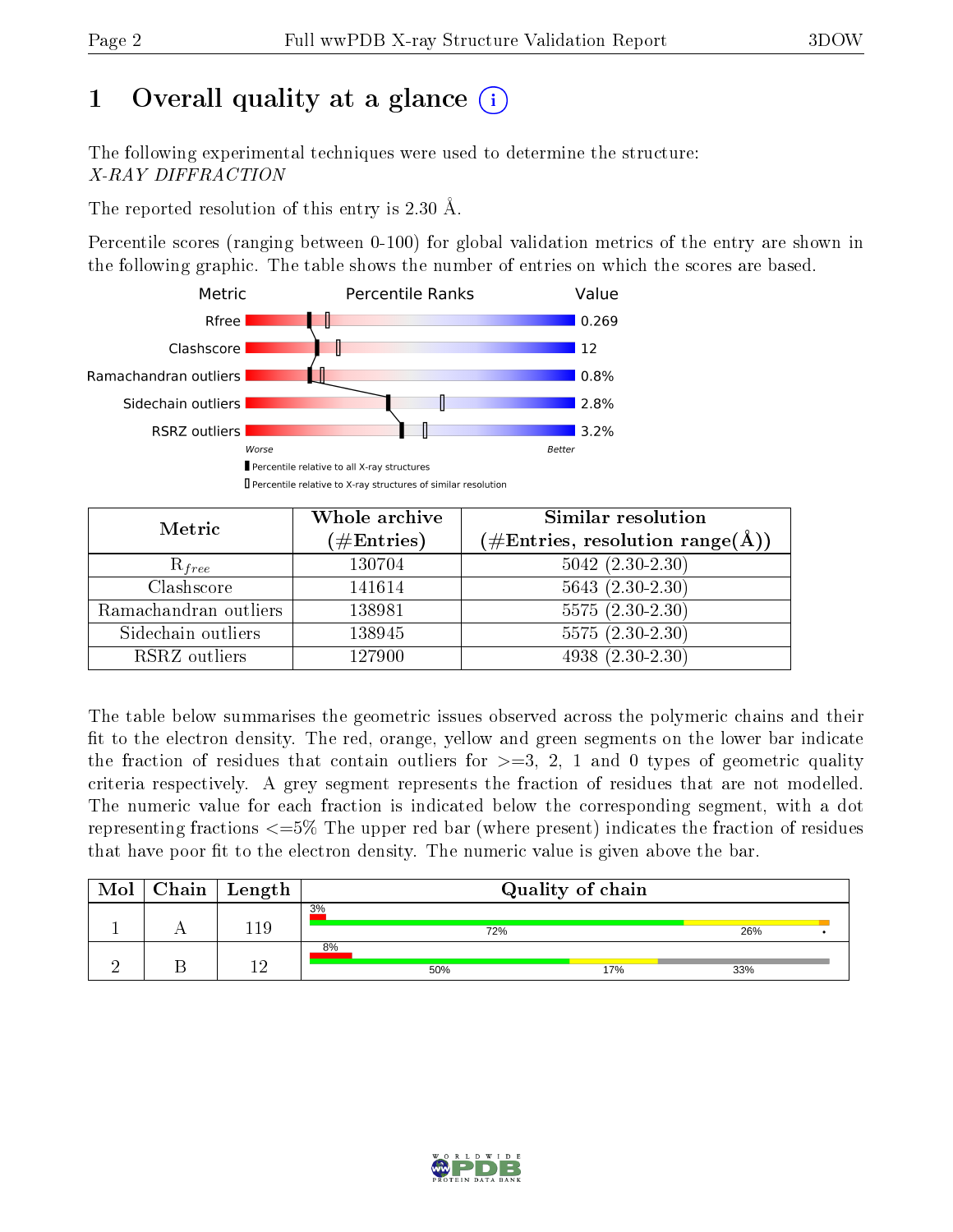# 2 Entry composition (i)

There are 4 unique types of molecules in this entry. The entry contains 1066 atoms, of which 0 are hydrogens and 0 are deuteriums.

In the tables below, the ZeroOcc column contains the number of atoms modelled with zero occupancy, the AltConf column contains the number of residues with at least one atom in alternate conformation and the Trace column contains the number of residues modelled with at most 2 atoms.

Molecule 1 is a protein called Gamma-aminobutyric acid receptor-associated protein.

| Mol | ${\rm Chain}\parallel {\rm Residues}\parallel$ | Atoms |     |     |       |  | ZeroOcc   AltConf   Trace |  |
|-----|------------------------------------------------|-------|-----|-----|-------|--|---------------------------|--|
|     | 119                                            | lotal | 632 | 162 | - 176 |  |                           |  |

There are 2 discrepancies between the modelled and reference sequences:

| Chain | Residue   Modelled | Actual | Comment        | Reference                   |
|-------|--------------------|--------|----------------|-----------------------------|
|       | GLY                | $\sim$ | EXPRESSION TAG | $\overline{\rm UNP}$ 095166 |
|       | SER                | $\sim$ | EXPRESSION TAG | UNP 095166                  |

• Molecule 2 is a protein called CRT peptide.

| Mol | Chain   Residues | Atoms   |  |  | ZeroOcc   AltConf   Trace |  |
|-----|------------------|---------|--|--|---------------------------|--|
|     |                  | Total C |  |  |                           |  |

• Molecule 3 is ZINC ION (three-letter code: ZN) (formula: Zn).

|  | $\text{Mol}$   Chain   Residues | <b>Atoms</b> | $ZeroOcc$   AltConf |
|--|---------------------------------|--------------|---------------------|
|  |                                 | Total        |                     |

• Molecule 4 is water.

|  | Mol   Chain   Residues | Atoms               | ZeroOcc   AltConf |
|--|------------------------|---------------------|-------------------|
|  |                        | Total O<br>28<br>28 |                   |
|  |                        | Total O             |                   |

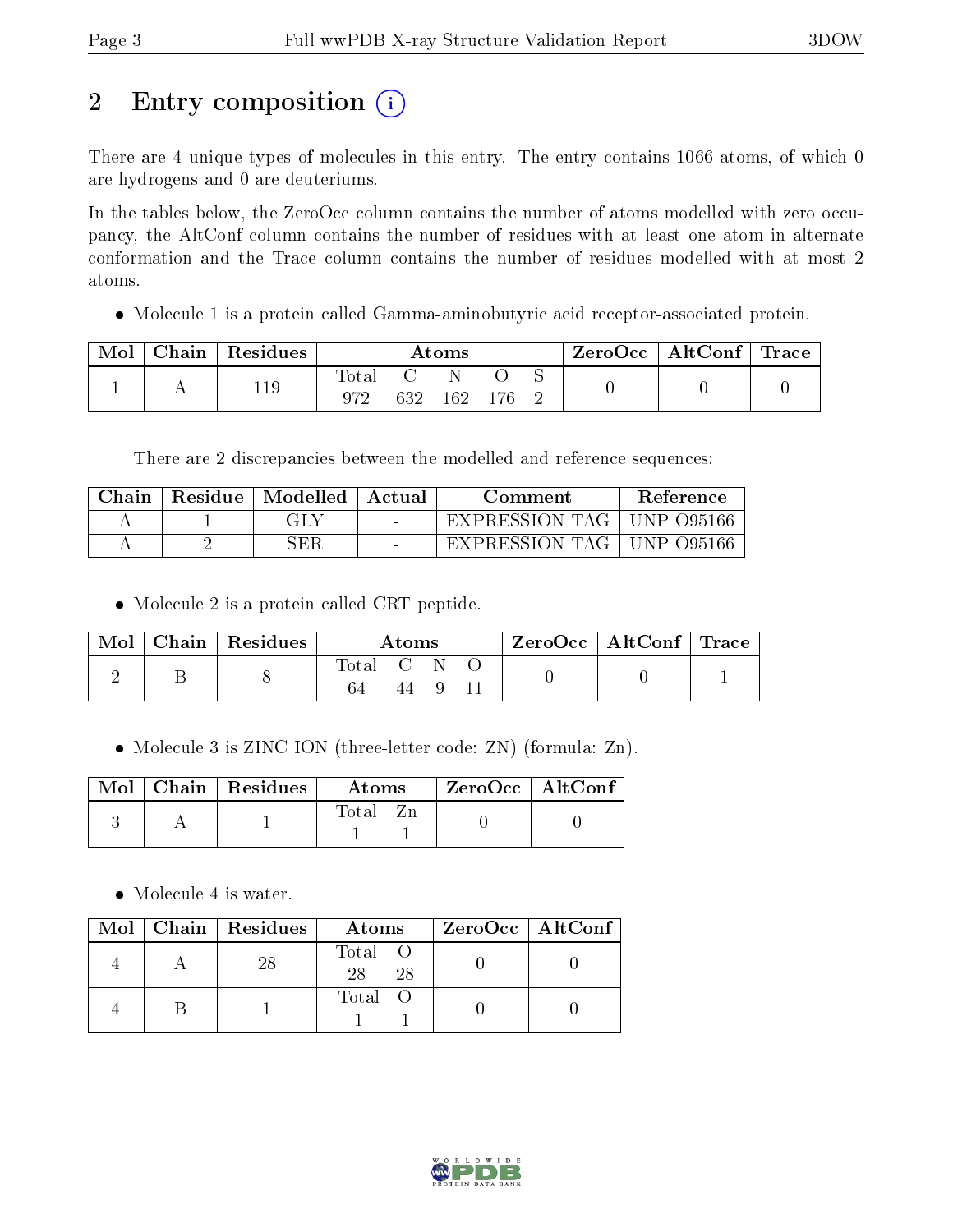## 3 Residue-property plots  $(i)$

These plots are drawn for all protein, RNA and DNA chains in the entry. The first graphic for a chain summarises the proportions of the various outlier classes displayed in the second graphic. The second graphic shows the sequence view annotated by issues in geometry and electron density. Residues are color-coded according to the number of geometric quality criteria for which they contain at least one outlier: green  $= 0$ , yellow  $= 1$ , orange  $= 2$  and red  $= 3$  or more. A red dot above a residue indicates a poor fit to the electron density (RSRZ  $> 2$ ). Stretches of 2 or more consecutive residues without any outlier are shown as a green connector. Residues present in the sample, but not in the model, are shown in grey.

• Molecule 1: Gamma-aminobutyric acid receptor-associated protein



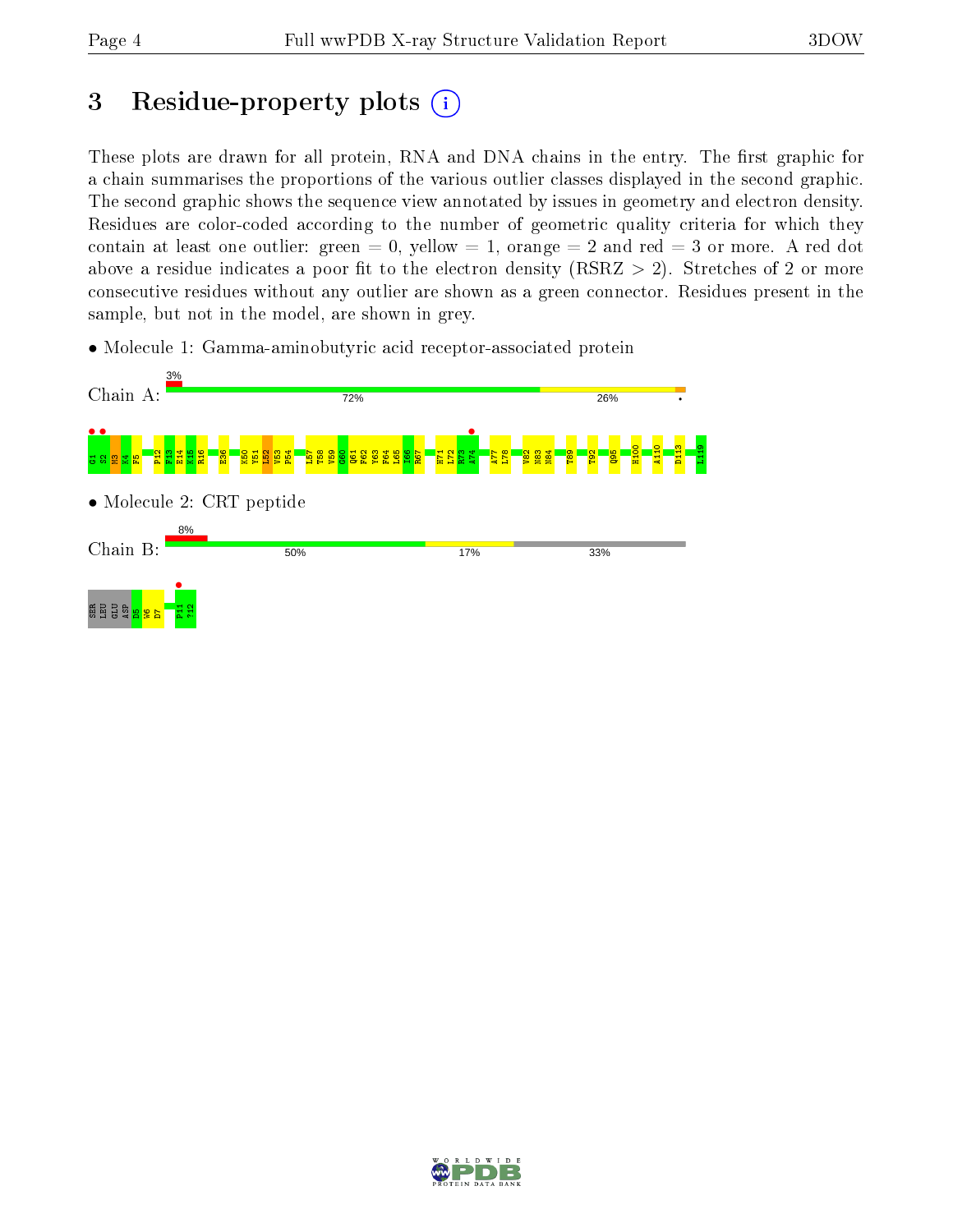# 4 Data and refinement statistics  $(i)$

| Property                                                             | Value                                           | Source     |
|----------------------------------------------------------------------|-------------------------------------------------|------------|
| Space group                                                          | I 2 3                                           | Depositor  |
| Cell constants                                                       | 97.04Å<br>$97.04\text{\AA}$<br>97.04Å           |            |
| a, b, c, $\alpha$ , $\beta$ , $\gamma$                               | $90.00^\circ$<br>$90.00^\circ$<br>$90.00^\circ$ | Depositor  |
| Resolution $(A)$                                                     | 34.31<br>$-2.30$                                | Depositor  |
|                                                                      | 34.31<br>$-2.30$                                | <b>EDS</b> |
| % Data completeness                                                  | 99.7 (34.31-2.30)                               | Depositor  |
| (in resolution range)                                                | 99.7 (34.31-2.30)                               | <b>EDS</b> |
| $R_{merge}$                                                          | 0.05                                            | Depositor  |
| $\mathrm{R}_{sym}$                                                   | 0.05                                            | Depositor  |
| $\langle I/\sigma(I) \rangle^{-1}$                                   | $\overline{2.75}$ (at 2.29Å)                    | Xtriage    |
| Refinement program                                                   | <b>PHENIX</b>                                   | Depositor  |
|                                                                      | 0.232<br>0.270<br>$\mathbf{A}$                  | Depositor  |
| $R, R_{free}$                                                        | 0.226<br>0.269                                  | DCC        |
| $R_{free}$ test set                                                  | 327 reflections $(4.74\%)$                      | wwPDB-VP   |
| Wilson B-factor $(A^2)$                                              | 44.8                                            | Xtriage    |
| Anisotropy                                                           | 0.000                                           | Xtriage    |
| Bulk solvent $k_{sol}(e/\mathring{A}^3)$ , $B_{sol}(\mathring{A}^2)$ | $0.34$ , 39.6                                   | <b>EDS</b> |
| L-test for twinning <sup>2</sup>                                     | $>$ = 0.44, < $L^2$ > = 0.27<br>< L             | Xtriage    |
| Estimated twinning fraction                                          | $0.059$ for $-l,-k,-h$                          | Xtriage    |
| $F_o, F_c$ correlation                                               | 0.94                                            | <b>EDS</b> |
| Total number of atoms                                                | 1066                                            | wwPDB-VP   |
| Average B, all atoms $(A^2)$                                         | $45.0\,$                                        | wwPDB-VP   |

Xtriage's analysis on translational NCS is as follows: The largest off-origin peak in the Patterson function is  $3.67\%$  of the height of the origin peak. No significant pseudotranslation is detected.

<sup>&</sup>lt;sup>2</sup>Theoretical values of  $\langle |L| \rangle$ ,  $\langle L^2 \rangle$  for acentric reflections are 0.5, 0.333 respectively for untwinned datasets, and 0.375, 0.2 for perfectly twinned datasets.



<span id="page-4-1"></span><span id="page-4-0"></span><sup>1</sup> Intensities estimated from amplitudes.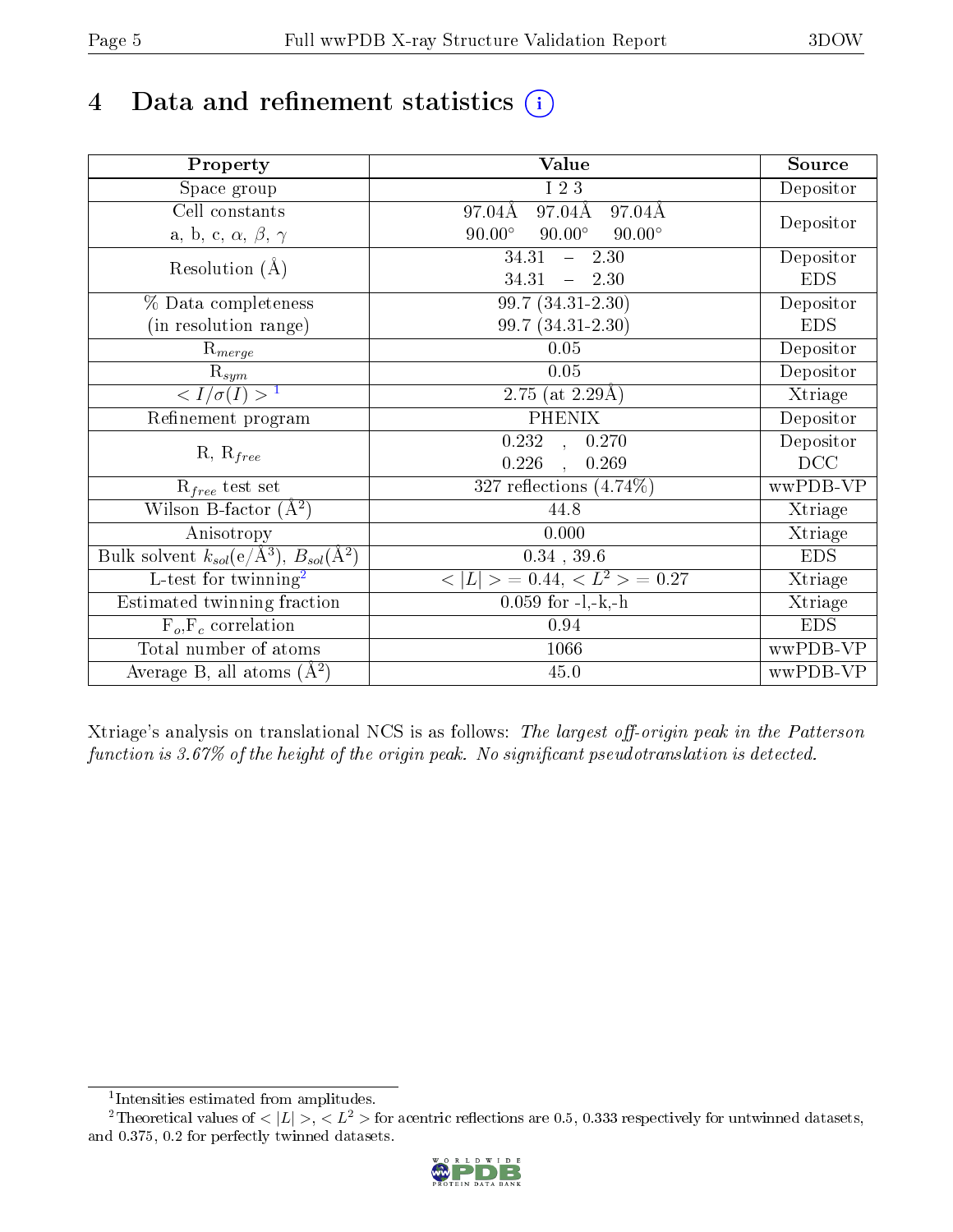# 5 Model quality  $(i)$

## 5.1 Standard geometry  $(i)$

Bond lengths and bond angles in the following residue types are not validated in this section: ZN, NH2

The Z score for a bond length (or angle) is the number of standard deviations the observed value is removed from the expected value. A bond length (or angle) with  $|Z| > 5$  is considered an outlier worth inspection. RMSZ is the root-mean-square of all Z scores of the bond lengths (or angles).

| Mol | Chain |      | Bond lengths | Bond angles |             |  |
|-----|-------|------|--------------|-------------|-------------|--|
|     |       | RMSZ | $\# Z  > 5$  | RMSZ        | $\ Z\  > 5$ |  |
|     |       | 0.27 | /999         | 0.43        | /1350       |  |
| 9   |       | 0.26 | 0/67         | 0.39        | 0/93        |  |
|     | AΠ    | 0.27 | 1066         | 0.43        | 443         |  |

There are no bond length outliers.

There are no bond angle outliers.

There are no chirality outliers.

There are no planarity outliers.

### $5.2$  Too-close contacts  $(i)$

In the following table, the Non-H and H(model) columns list the number of non-hydrogen atoms and hydrogen atoms in the chain respectively. The H(added) column lists the number of hydrogen atoms added and optimized by MolProbity. The Clashes column lists the number of clashes within the asymmetric unit, whereas Symm-Clashes lists symmetry related clashes.

|  |      |     | Mol   Chain   Non-H   H(model)   H(added)   Clashes   Symm-Clashes |
|--|------|-----|--------------------------------------------------------------------|
|  | 972  | 932 |                                                                    |
|  |      |     |                                                                    |
|  |      |     |                                                                    |
|  | 28   |     |                                                                    |
|  |      |     |                                                                    |
|  | 1066 | 983 |                                                                    |

The all-atom clashscore is defined as the number of clashes found per 1000 atoms (including hydrogen atoms). The all-atom clashscore for this structure is 12.

All (24) close contacts within the same asymmetric unit are listed below, sorted by their clash magnitude.

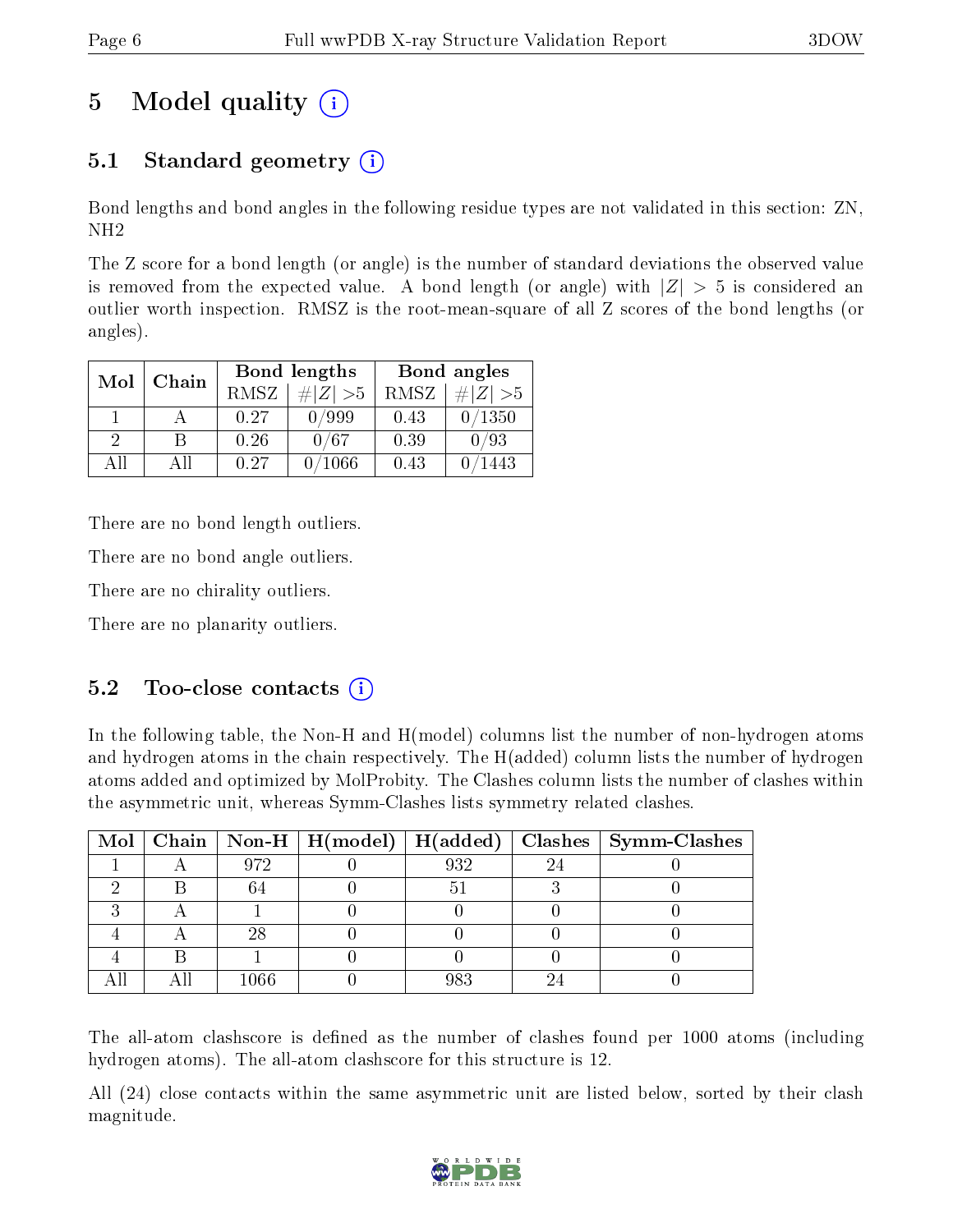| Atom-1             | Atom-2                     | Interatomic    | Clash              |
|--------------------|----------------------------|----------------|--------------------|
|                    |                            | distance $(A)$ | $(\AA)$<br>overlap |
| 1:A:72:LEU:HD11    | 1: A:78:LEU:HB2            | 1.76           | 0.67               |
| 1:A:12:PRO:O       | 1: A:16: ARG:HG3           | 2.02           | 0.60               |
| 1: A:3: MET:HG2    | 1:A:5:PHE:HE1              | 1.69           | 0.58               |
| 1: A:58:THR:HA     | 1:A:92:THR:HA              | 1.86           | 0.57               |
| 1: A:61: GLN:O     | 1: A:65:LEU:HG             | 2.09           | 0.53               |
| 1:A:92:THR:HG22    | 1: A:95: GLN:CG            | 2.43           | 0.49               |
| 1: A:92:THR:HG23   | 1: A.95: GLN:H             | 1.77           | 0.49               |
| 1:A:77:ALA:O       | 1:A:113:ASP:HA             | 2.13           | 0.48               |
| 1: A:63:TYR:O      | 1: A:67: ARG: HB2          | 2.13           | 0.48               |
| 1:A:52:LEU:CD2     | 2: B: 6: TRP: HB3          | 2.44           | 0.47               |
| 1:A:62:PHE:C       | 1: A:64:PHE:H              | 2.19           | 0.46               |
| 1:A:83:ASN:O       | 1: A:84: ASN:HB2           | 2.15           | 0.46               |
| 1: A:82: VAL: HG11 | 1:A:100:HIS:HB3            | 1.99           | 0.45               |
| 1: A:53: VAL: HG11 | $1: A:62:$ PHE:CE1         | 2.54           | 0.43               |
| 1: A:3:MET:HE1     | $1:A:84:ASN:\overline{HA}$ | 1.99           | 0.43               |
| 1:A:62:PHE:C       | 1: A:64:PHE:N              | 2.72           | 0.43               |
| 1:A:50:LYS:HB3     | 2: B:6: TRP:CE3            | 2.54           | 0.42               |
| 1: A:82:VAL:CG1    | 1:A:100:HIS:HB3            | 2.50           | 0.42               |
| 1: A:51:TYR:HA     | 2:B:7:ASP:O                | 2.20           | 0.42               |
| 1: A:36: GLU:O     | 1:A:110:ALA:HA             | 2.19           | 0.41               |
| 1: A:92:THR:HG22   | 1: A:95: GLN:HG3           | 2.02           | 0.41               |
| 1:A:59:VAL:HB      | 1: A:89:THR:HA             | 2.04           | 0.40               |
| 1: A:52:LEU:HA     | 1: A:52:LEU:HD13           | 1.97           | 0.40               |
| 1:A:54:PRO:HG2     | 1: A:57:LEU:HG             | 2.03           | 0.40               |

There are no symmetry-related clashes.

## 5.3 Torsion angles (i)

#### 5.3.1 Protein backbone (i)

In the following table, the Percentiles column shows the percent Ramachandran outliers of the chain as a percentile score with respect to all X-ray entries followed by that with respect to entries of similar resolution.

The Analysed column shows the number of residues for which the backbone conformation was analysed, and the total number of residues.

| Mol | Chain | Analysed                      |             |          |          | Favoured   Allowed   Outliers   Percentiles |
|-----|-------|-------------------------------|-------------|----------|----------|---------------------------------------------|
|     |       | $117/119$ (98\%)   112 (96\%) |             | $4(3\%)$ | $1(1\%)$ | 20                                          |
|     |       | $6/12(50\%)$                  | 6 $(100\%)$ |          |          | $100 \mid$<br>$\blacksquare$ 100            |

Continued on next page...

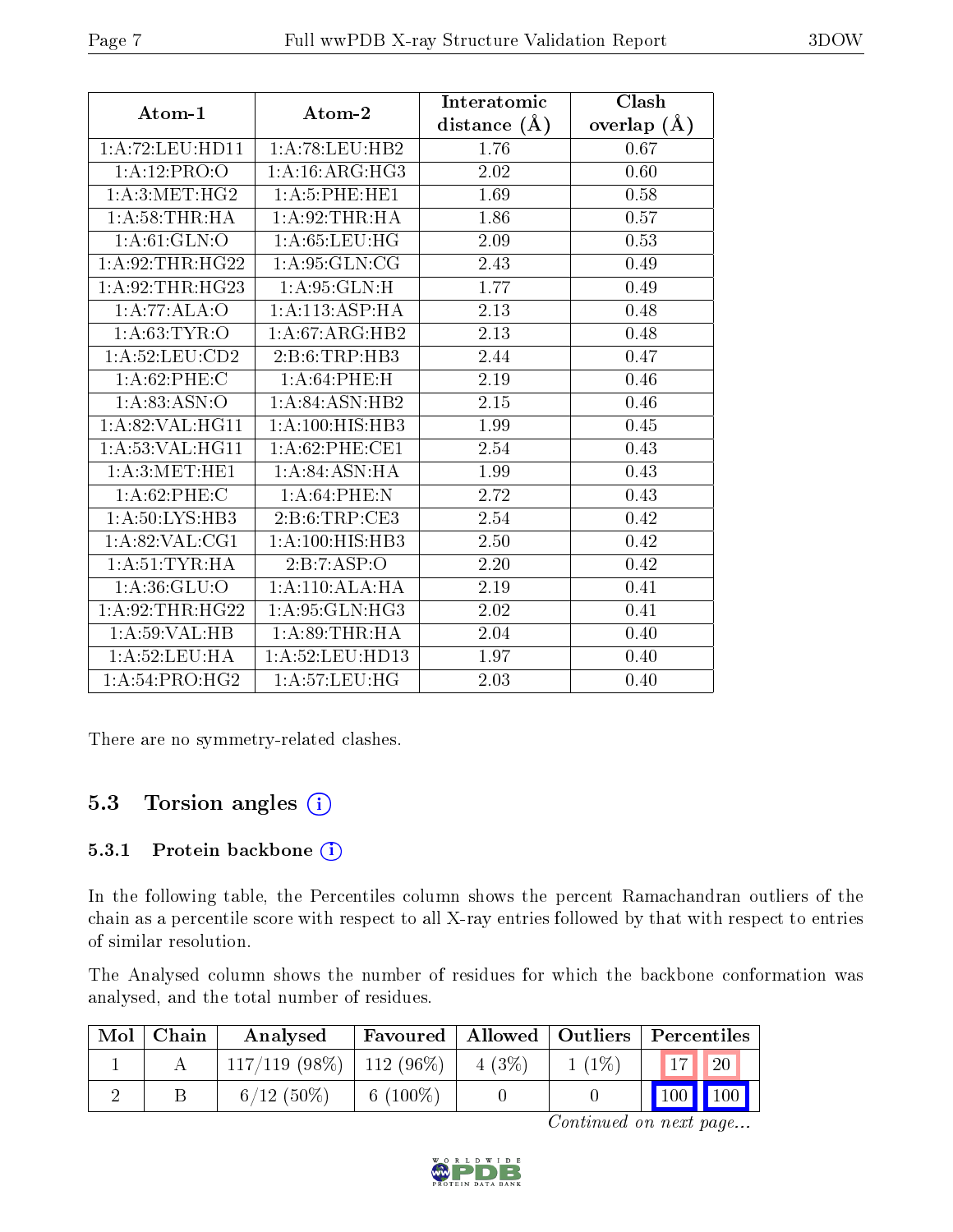Continued from previous page...

|       | Mol Chain | $\boldsymbol{\mathrm{Analysed}}$   |  | $\mid$ Favoured $\mid$ Allowed $\mid$ Outliers $\mid$ Percentiles |  |
|-------|-----------|------------------------------------|--|-------------------------------------------------------------------|--|
| - All |           | 123/131 (94%)   118 (96%)   4 (3%) |  | $1(1\%)$ 19 23                                                    |  |

All (1) Ramachandran outliers are listed below:

| Mol | Chain | Res | vpe |
|-----|-------|-----|-----|
|     |       |     |     |

#### 5.3.2 Protein sidechains  $(i)$

In the following table, the Percentiles column shows the percent sidechain outliers of the chain as a percentile score with respect to all X-ray entries followed by that with respect to entries of similar resolution.

The Analysed column shows the number of residues for which the sidechain conformation was analysed, and the total number of residues.

| Mol | Chain | Analysed        | $\mid$ Outliers<br>Rotameric |       | Percentiles |     |
|-----|-------|-----------------|------------------------------|-------|-------------|-----|
|     |       | $100/107(94\%)$ | 97(97%)                      | 3(3%) | 41          | 57  |
|     |       | $7/11~(64\%)$   | $7(100\%)$                   |       | 100         | 100 |
| All | Αll   | $107/118(91\%)$ | 104(97%)                     | 3(3%) | 43          | 60  |

All (3) residues with a non-rotameric sidechain are listed below:

| Mol | Chain | Res  | Type |
|-----|-------|------|------|
|     |       |      |      |
|     |       |      | GH.  |
|     |       | -52. |      |

Some sidechains can be flipped to improve hydrogen bonding and reduce clashes. There are no such sidechains identified.

### 5.3.3 RNA [O](https://www.wwpdb.org/validation/2017/XrayValidationReportHelp#rna)i

There are no RNA molecules in this entry.

### 5.4 Non-standard residues in protein, DNA, RNA chains (i)

There are no non-standard protein/DNA/RNA residues in this entry.

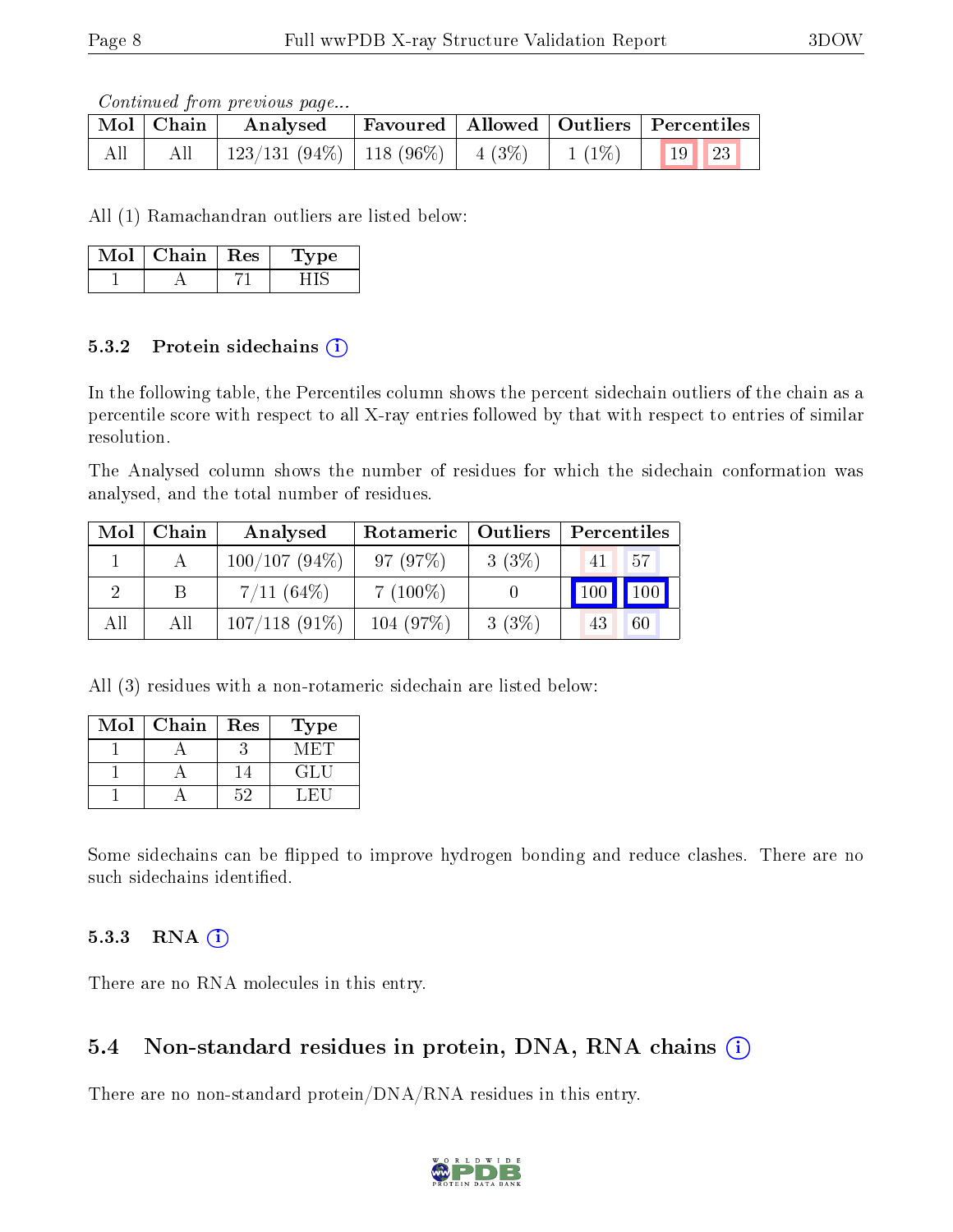#### 5.5 Carbohydrates  $(i)$

There are no carbohydrates in this entry.

### 5.6 Ligand geometry (i)

Of 1 ligands modelled in this entry, 1 is monoatomic - leaving 0 for Mogul analysis.

There are no bond length outliers.

There are no bond angle outliers.

There are no chirality outliers.

There are no torsion outliers.

There are no ring outliers.

No monomer is involved in short contacts.

### 5.7 [O](https://www.wwpdb.org/validation/2017/XrayValidationReportHelp#nonstandard_residues_and_ligands)ther polymers (i)

There are no such residues in this entry.

#### 5.8 Polymer linkage issues  $(i)$

There are no chain breaks in this entry.

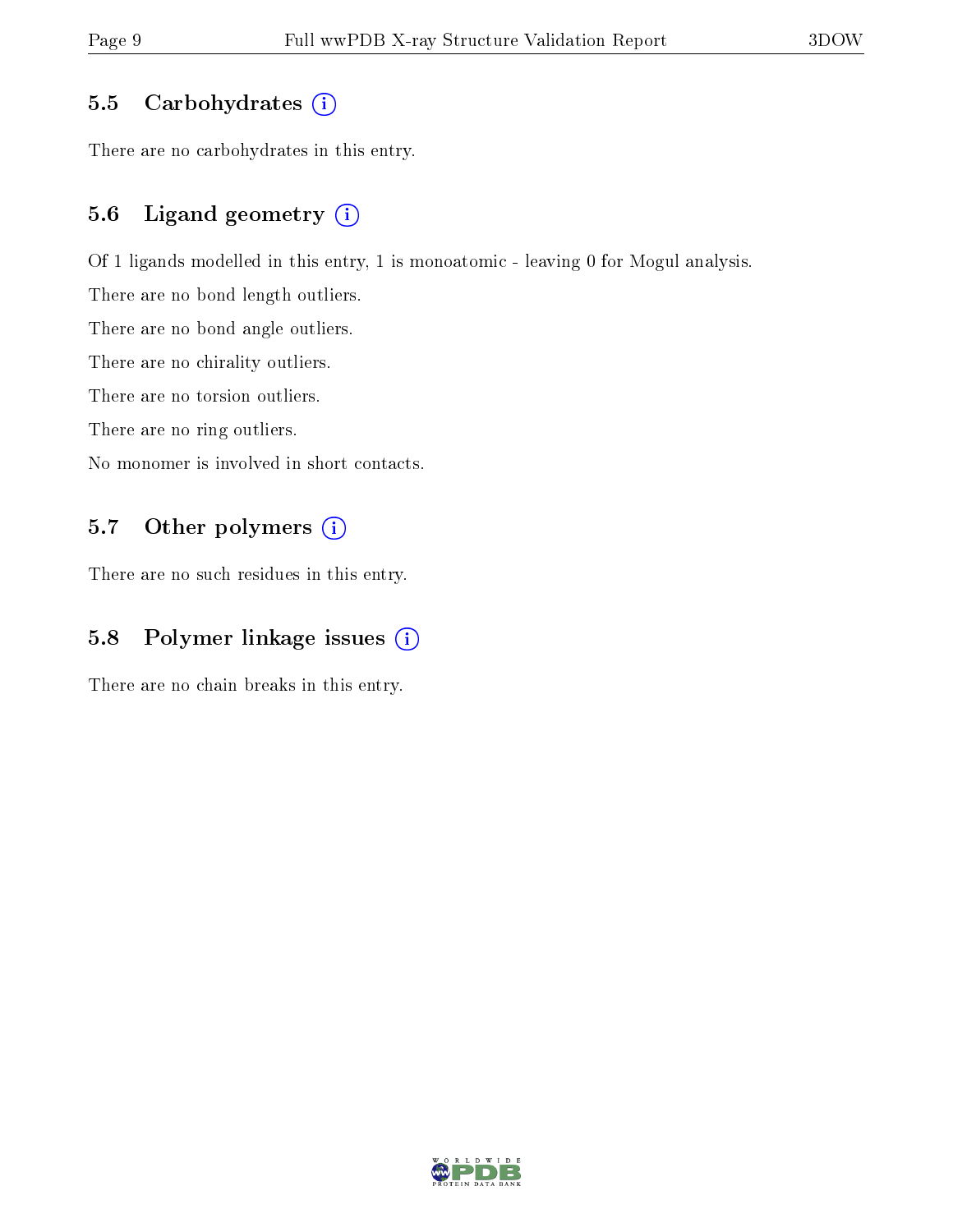## 6 Fit of model and data  $\left( \cdot \right)$

## 6.1 Protein, DNA and RNA chains (i)

In the following table, the column labelled  $#RSRZ>2'$  contains the number (and percentage) of RSRZ outliers, followed by percent RSRZ outliers for the chain as percentile scores relative to all X-ray entries and entries of similar resolution. The OWAB column contains the minimum, median,  $95<sup>th</sup>$  percentile and maximum values of the occupancy-weighted average B-factor per residue. The column labelled  $Q< 0.9$  lists the number of (and percentage) of residues with an average occupancy less than 0.9.

| Mol | Chain | Analysed         | ${ <\hspace{-1.5pt}{\mathrm{RSRZ}} \hspace{-1.5pt}>}$ | $\#\text{RSRZ}{>}2$        | $\mid$ OWAB( $A^2$ ) $\mid$ | $\,$ Q $<$ 0.9 $\,$ |
|-----|-------|------------------|-------------------------------------------------------|----------------------------|-----------------------------|---------------------|
|     |       | $119/119(100\%)$ | $-0.01$                                               | $3(2\%)$ 57<br>$\sqrt{64}$ | 31, 44, 61, 74              |                     |
|     |       | 7/12(58%)        | 1.05                                                  | $1(14\%)$ 2 3              | 42, 52, 61, 66              |                     |
| All | All   | $126/131(96\%)$  | 0.05                                                  | $4(3\%)$ 47<br> 54         | 31, 44, 61, 74              |                     |

All (4) RSRZ outliers are listed below:

| Mol | Chain | $\operatorname{Res}% \left( \mathcal{N}\right) \equiv\operatorname*{Res}\left( \mathcal{N}\right)$ | $_{\rm Type}$ | <b>RSRZ</b> |
|-----|-------|----------------------------------------------------------------------------------------------------|---------------|-------------|
|     |       |                                                                                                    | SER.          | 3.9         |
|     |       |                                                                                                    | <b>GLY</b>    | 3.4         |
|     |       | 11                                                                                                 | <b>PRO</b>    | 2.9         |
|     |       | 74                                                                                                 | AT.           | 2.3         |

## 6.2 Non-standard residues in protein, DNA, RNA chains (i)

There are no non-standard protein/DNA/RNA residues in this entry.

### 6.3 Carbohydrates (i)

There are no carbohydrates in this entry.

## $6.4$  Ligands  $(i)$

In the following table, the Atoms column lists the number of modelled atoms in the group and the number defined in the chemical component dictionary. The B-factors column lists the minimum, median,  $95<sup>th</sup>$  percentile and maximum values of B factors of atoms in the group. The column labelled  $Q< 0.9$  lists the number of atoms with occupancy less than 0.9.

|  |     |                   | $\begin{array}{ c c c c c c }\hline \text{Mol} & \text{Type} & \text{Chain} & \text{Res} & \text{Atoms} & \text{RSCC} & \text{RSR} & \text{B-factors}(\AA^2) & \text{Q}<\!\!0.9 \\\hline \end{array}$ |  |
|--|-----|-------------------|-------------------------------------------------------------------------------------------------------------------------------------------------------------------------------------------------------|--|
|  | 201 | 0.99 <sub>1</sub> | 31,31,31,31                                                                                                                                                                                           |  |